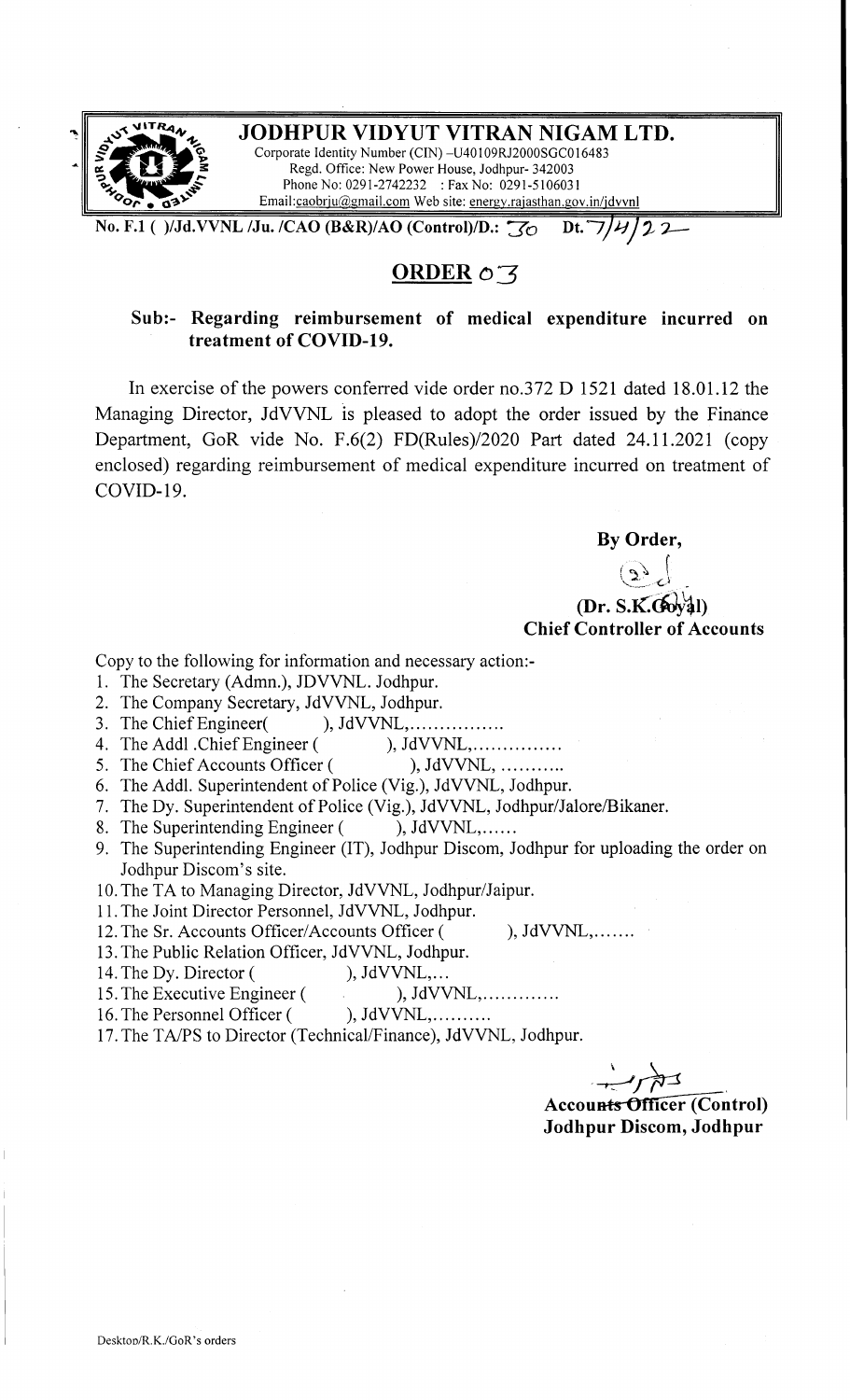#### राजस्थान सरकार वित्त विभाग (नियम अनुभाग)

कमांक: प.6(2)वित्त(नियम) / 2020 पार्ट

जयपुर, दिनांक: <sup>2</sup>2 4 NOV 2021

#### आवेश

विषयः वित्त विभाग के Clarification कमांक प.6(2)वित्त/नियम/2020 पार्ट-ा दिनांक 21-10-2020 के संदर्भ से कोविड-19 के उपचार पर व्यय राशि के पुनर्भरण के संबंध में 1

उपरोक्त विषयान्तर्गत जारी स्पष्टीकरण दिनांक 21-10-2020 की निरन्तरता में कोष एवं लेखा, राजस्थान, जयपुर को पत्र दिनांक 5-11-2020 द्वारा चिकित्सा व्यय राशि के पुनर्भरण के संदर्भ से यह मार्गदर्शन दिया गया था कि "*राजस्थान सिविल (चिकित्सा परिचर्या) नियम, 2013 के नियम 7* सपठित अपेन्डिक्स IX एवं XI सुस्पष्ट है, जिसके अनुसार अनुमोदित चिकित्सालय में कोविड–19 का उपचार कराने पर CGHs की दरों का 80% या वास्तविक राशि जो कम हो, पुनर्भरण योग्य है। कोविड–19 के उपचार हेतु CGHS के OM दिनांक 10–7–2020 एवं 20–7–2020 के उपरान्त राज्य सरकार द्वारा जारी अधिसूंचना दिनांक 20–6–2020, 03–09–2020 एवं 14–09–2020 द्वारा निर्धारित पैकेज दरों की 80% राशि या वास्तविक राशि जो कम हो राजस्थान सिविल (चिकित्सा परिचयी) नियम, 2013 के नियम 7 सपतित अपेन्डिक्स IX एवं XI के अनुसार देय है (क्योंकि इन दरों को CGHS द्वारा अपनी दरें मानना स्वीकार किया गया है)।"

उक्त निर्देशों की निरन्तरता में कोष एवं लेखा, राजस्थान, जयपुर को पत्र दिनांक 9–2–2021 द्वारा सूचित किया गया था कि *'चिकित्सा एवं स्वास्थ्य (ग्रुप–2) द्वारा दिनांक 03.09.2020 में* कोविड—19 के उपचार हेतु जो Indicative Stay Period 10 दिवस की अधिकतम सीमा दर्शाई गई है, उसे पे–मैनेजर में 20 दिवस की अधिकतम सीमा का प्रावधान रखे जाने की सहमति प्रदान की जाती  $\overrightarrow{\varepsilon}$  /  $\overrightarrow{\cdot}$ 

वित्त विभाग को गैर अनुमोदित चिकित्सालयों में कोविड—19 के उपचार कराने पर अनुमोदित चिकित्सालयों की भांति पुनर्भरण हेतु शिथिलन के प्रस्ताव प्राप्त हो रहे हैं। इस संबंध में राजस्थान सिविल सेवा (चिकित्सा परिचर्या) नियम, 2013 के नियम 11 में स्पष्ट प्रावधान है कि अति आवश्यक परिस्थितियों में राज्य के भीतर और बाहर अन्तरंग रोगी के रूप में उपचार कराने पर चिकित्सा व्यय राशि का पुनर्भरण अपेन्डिक्स IX एवं XIII के अनुसार देय होगा जिसके अनुसार 50% दवाइयों हेतु और अन्य मदों में निश्चित प्रतिशत पर ही पुनर्भरण निर्धारित है।

इस संबंध में यह भी स्पष्ट किया जाता है कि दिनांक 16–7–2021 से राजस्थान सिविल सेवा (चिकित्सा परिचर्या) नियम, 2013 के संशोधन की अधिसूचना के उपरान्त RGHS के अनुरूप पुनर्भरण देय है तथा दिनांक 1–7–2021 से RGHS के अन्तर्गत इन्डोर कैशलेस मेडिकल सुविधा प्रारम्भ की जा चुकी है।

अतः उपरोक्त परिप्रेक्ष्य में राजस्थान सिविल सेवा (चिकित्सा परिचर्या) नियम, 2013 के नियम 20 में प्रदत्त शक्तियों का प्रयोग करते हुए राजस्थान सिविल सेवा (चिकित्सा परिचर्या) नियम, 2013 के नियम 11 में पुनर्भरण की सीमा निर्धारित होते हुए भी राज्य कर्मचारियों की कठिनाइयों को दृष्टिगत रखते हुए कोविड—19 से संकमित अधिकारियोँ ⁄ कर्मचारियों द्वारा गैर अनुमोदित चिकित्सालय में उपचार कराने पर कोविड-19 के संकमण को विशिष्ट परिस्थिति मानते हुए अनुमोदित चिकित्सालयों में कराये गये उपचार की भांति ही चिकित्सा व्यय का पुनर्भरण वित्त विभाग के स्पष्टीकरण दिनांक 21–10–2020 एवं निदेशक, कोष-एवं लेखा को उपरोक्त संदर्भित पत्र दिनांक 5–11–2020 एवं 9–2–2021 के अनुसार किया जायेगा।

**D:\WORD\Order\_Hindl.docs**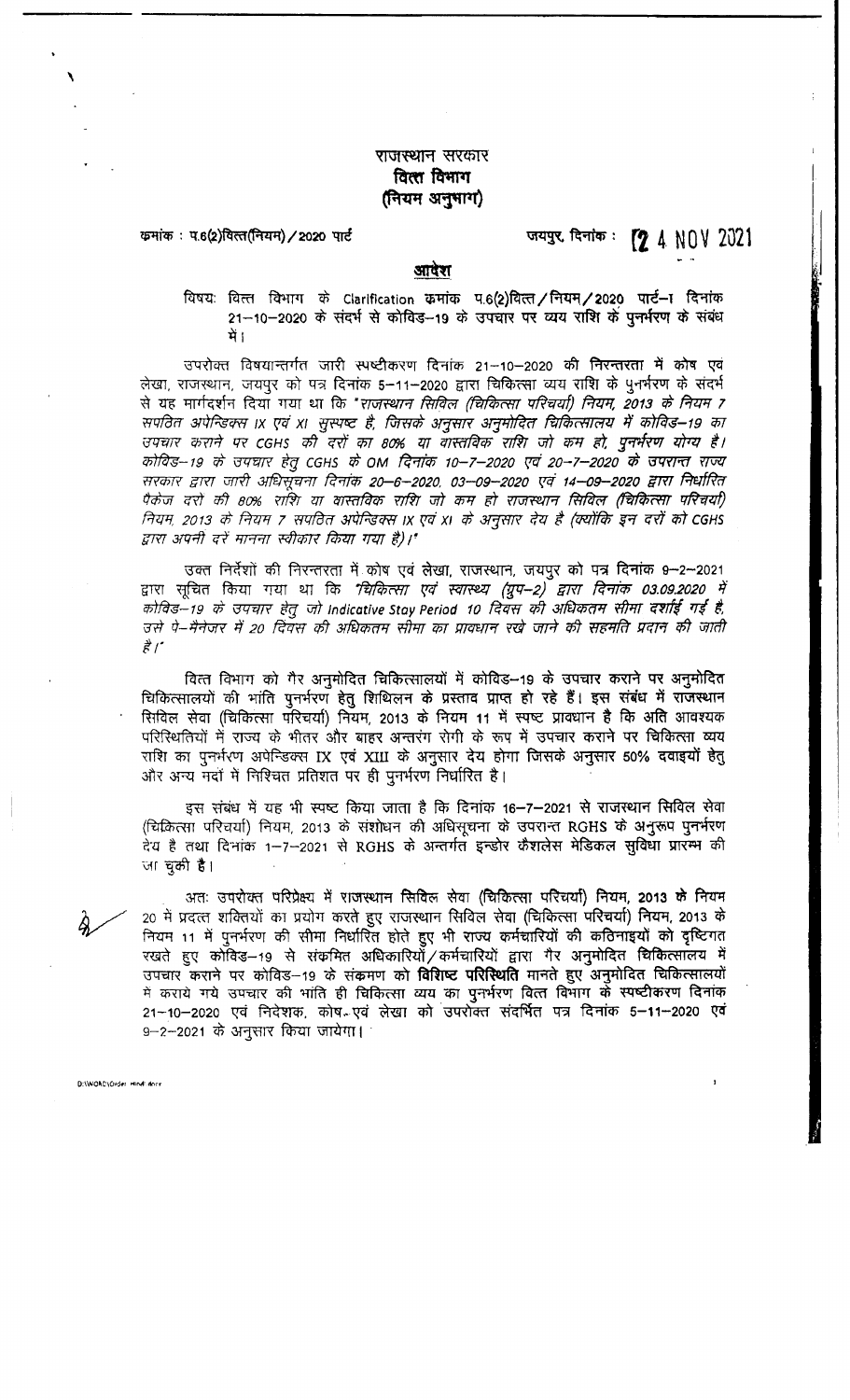यह शिथिलन एक बारीय होगा तथा दिनांक 30<del>-8-2021 तक सिर्फ कोविड--19 के संक्रमण</del><br>यह शिथिलन एक बारीय होगा तथा दिनांक 30<del>-8-2021 तक सिर्फ कोविड--19 के संक्रमण</del><br>यू गैर अनमोदित चिकित्सालयों में कराये गये इन्डोर सफ्टार पर ही लाग ह के कारण गैर अनुमोदित चिकित्सालयों में कराये गये इन्डोर उपचार पर ही लागू होगा।

~ यह स्वायलन एक बाराय होना तथा दिनाक उठ—6—2021 तक त्सक काविड—19 के सक्सन<br>ग गैर अनुमोदित चिकित्सालयों में कराये गये इन्डोर उपचार पर ही लागू होगा।<br>यह आदेश पेंशनरों पर भी लागू होगा और पेंशनर के प्रकरणों का निस्तारण .&WT '34-<lcm ~ qft qm-;n *-q* Pill'iljftl-< qira;crr GQ:.al~ fcm:rT vlri.rrn <sup>I</sup> यह आदेश पेशनरों पर भी लागू होगा और पेशनर के प्रकरणों का निस्तारण संबंधित<br>कोषाधिकारियों द्वारा उपरोक्त निर्देशों की पालना में नियमानुसार परीक्षण उपरान्त किया जायेगा।<br>पेशनर के दावों का निस्तारण वित्त विभाग के आदेश कमांक : प पेंशनर के दावों का निस्तारण वित्त विभाग के आदेश कमाँक : प.6(10)वित्त / नियम / 2021 पार्ट<br>दिनांक 30–9–2021 के अनुसार होगा।<br>- जिन प्रकरणों का पूर्व में निस्तारण हो चुका है उन्हें पुनः नहीं खोला जायेगा।

राज्यपाल की आज्ञा से.

# *I* 

(सुधीर कुमार शमा) विशिष्ट शासन सचिव, वित्त (बजट)

प्रतिलिपि निम्नलिखित को सूचनार्थ एवं आवश्यक कार्यवही हेतु प्रेषित है :<br>1. सचिव, माननीय राज्यपाल महोदय, राजस्थान<br>2. प्रमुख सचिव, माननीय मुख्यमंत्री महोदय

- प्रतिलिपि निम्नलिखित को <mark>सूचनार्थ एवं आवश्यक कार्यवा</mark><br>1. सचिव, माननीय राज्यपाल महोदय, राजस्थान<br>2. प्रमुख सचिव, माननीय मुख्यमंत्री महोदय<br>3. समस्त विशिष्ट सहायक / निजी सचिव, मान
- 
- 
- 
- 3. ~ ~ ~ / ~ ~- **lfFATTI rnfl ~ / ~ ":j:Jt ~**  4. ~i3"Q~.~~-~ 5, WTm ~ ~ ~/~ ~ **~/llTWf ~/Mre mR ~**  3. समस्त ग्वाशब्ट सहायक / निजी सचिव, 1<br>4. वरिष्ठ उप सचिव, मुख्य सचिव, राजस्थान<br>5. प्रधान महालेखाकार, राजस्थान, जयपुर<br>6. प्रशासनिक सघार विभाग (ग्रप -- 7)<br>7. प्रशासनिक सघार विभाग
- <sup>7</sup>\ltllflPi(l'} **p ~ ~** 7)
- 
- 
- 8. ~ **~1JJUJ~**  9. ~-~~'GR~~.~-~ 10. ~ ~- ~- ~ ~ 11. ~ **?fn't\' ~ ~ ~- ~. ~**  12. ~ ~ ~- lllWt ~- ~
- 
- *u. ~* r.tcr,r~. ~ ~ ~~ Hi. ,(14'{(1 tr.fl~
- \3. -Hl,i<f ~~~ / \J'I ~ ••• **~q,ifl**
- 
- 
- 

- ~~~"'~~~~- , ~- ~ ~ 'fr'll, ~ प्रतिलिपि निम्नांकित को भी आवश्य<mark>क कार्यवाही एवं सूचनार्थ</mark><br>1. सचिव, राजस्थान विघान समा, जयपुर<br>2. रजिस्ट्रार जनरल, राजस्थान उच्च न्यायालय, जोध्!<br>3 सचिव, लोकायुक्त संविवालय, जयपुर<br>4. सचिव, लोकायु
- 2. ~ wffi,f, ~ '3'5:1 ~- ~ / ~
- 

(एस.जेड. शाहिद)

# संयुक्त शासन सचिव, वित्त (नियम)

 $(RSR \frac{49}{12021})$ 

D:\WORD\Order\_HindLdocz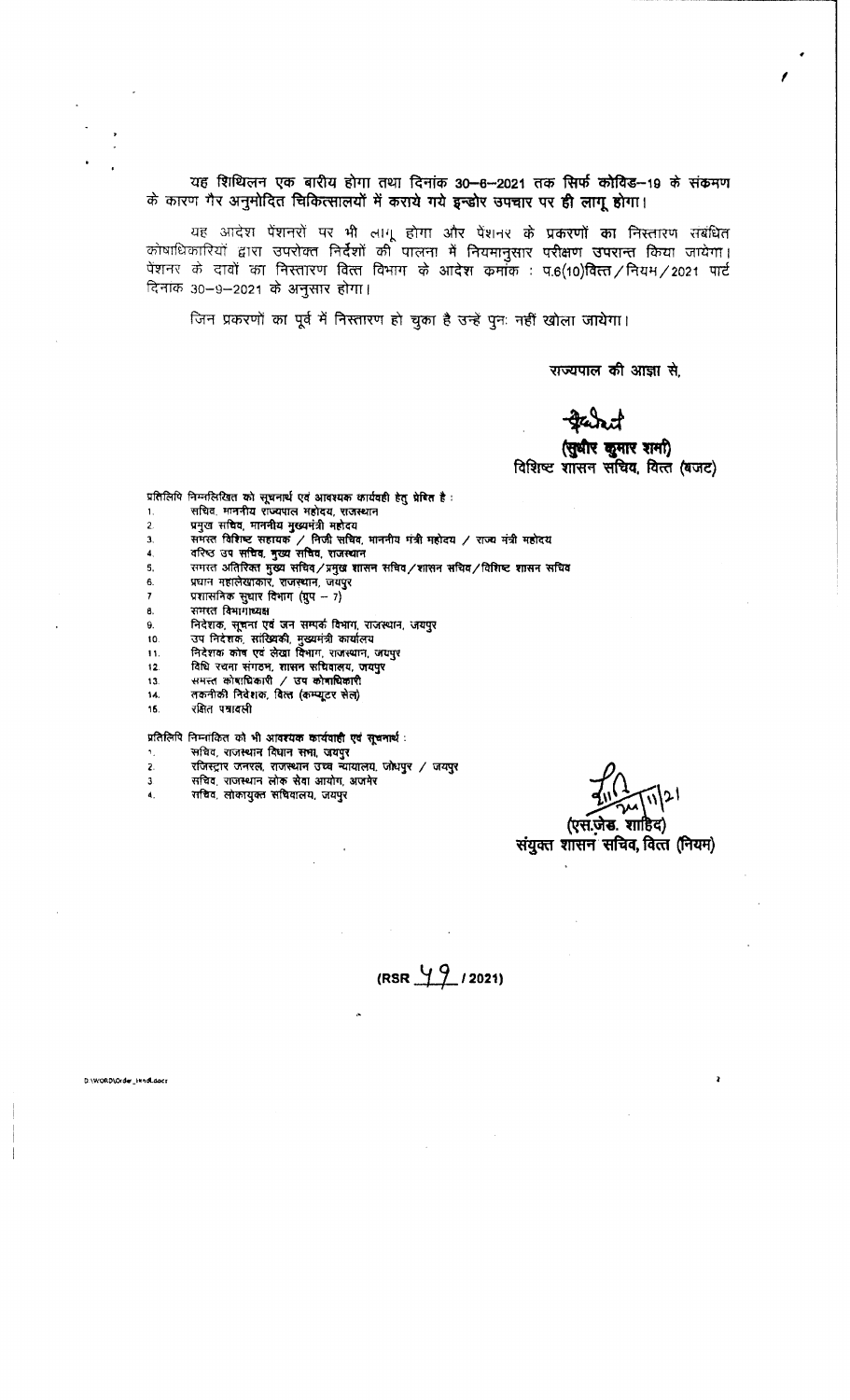

#### RAJ ASTHAN RAJYA VIDYUT PRASARAN NIGAM LIMITED [Corporate Identity Number (CIN): U40109RJ2000SGC016485] Regd. O\_ff ice: VidyutBhawan, Jyoti Nagar, Jaipur -302005 (AN ISO 9001:2015 CERTIFIED COMPANY)



# RVPN F&R No.: 2464

No.: RVPN/AAO/F&R/F. 77(V) /D.  $2$   $\mathsf{S}4$   $^{\circ}$ 

JAIPUR, Dated:  $28/02/2022$ 

#### **ORDER**

Subject: Regarding reimbursement of medical **expenditure** Incurred .en treatment of COVID-19.

In exercise of the powers conferred, vide order No. RVPN/ ADMO/ AS/ *CCI*  F&R/ D. 205 dated 01.12.2001, the Chairman and Managing Director, RVPN, is pleased to adopt the order issued by the Finance Department, GoR **vide No.** F.6(2) FD (Rules)/ 2020 Part dated 24.11.2021 (copy enclosed) regarding reimbursement of medical expenditure incurred on treatment of COVID-19.

By Order,

By Order,<br>
(Sourabh Bhatt)<br>
Chief Accounts Officer (P&F)

Copy to the following for information and circulation in various offices under their jurisdiction and control:-

- 1. The Secretary (Admn.), RVPN, Jaipur.
- 2. The LAO, RVPN, Jaipur.
- 3. The Chief Controller of Accounts, RVPN, Jaipur.
- 4. The Chief Engineer (PP&D/IT/Procurement/MPT&S/NPP&RA/LD/Contracts/C1vil), RVPN, Jaipur.
- 5. The Zonal Chief Engineer (T&C), RVPN, Jaipur/ Ajmer/Jodhpur.
- 6. The Additional Chief Engineer (Civil), RVPN, Jaipur/ Ajmer/Jodhpur.
- 7. The Joint Director Corporate Affairs (cum Company Secretary), **RVPN,** Jaipur.
- 8. The. Ch;ef Personnel Officer RVPN, Jaipur.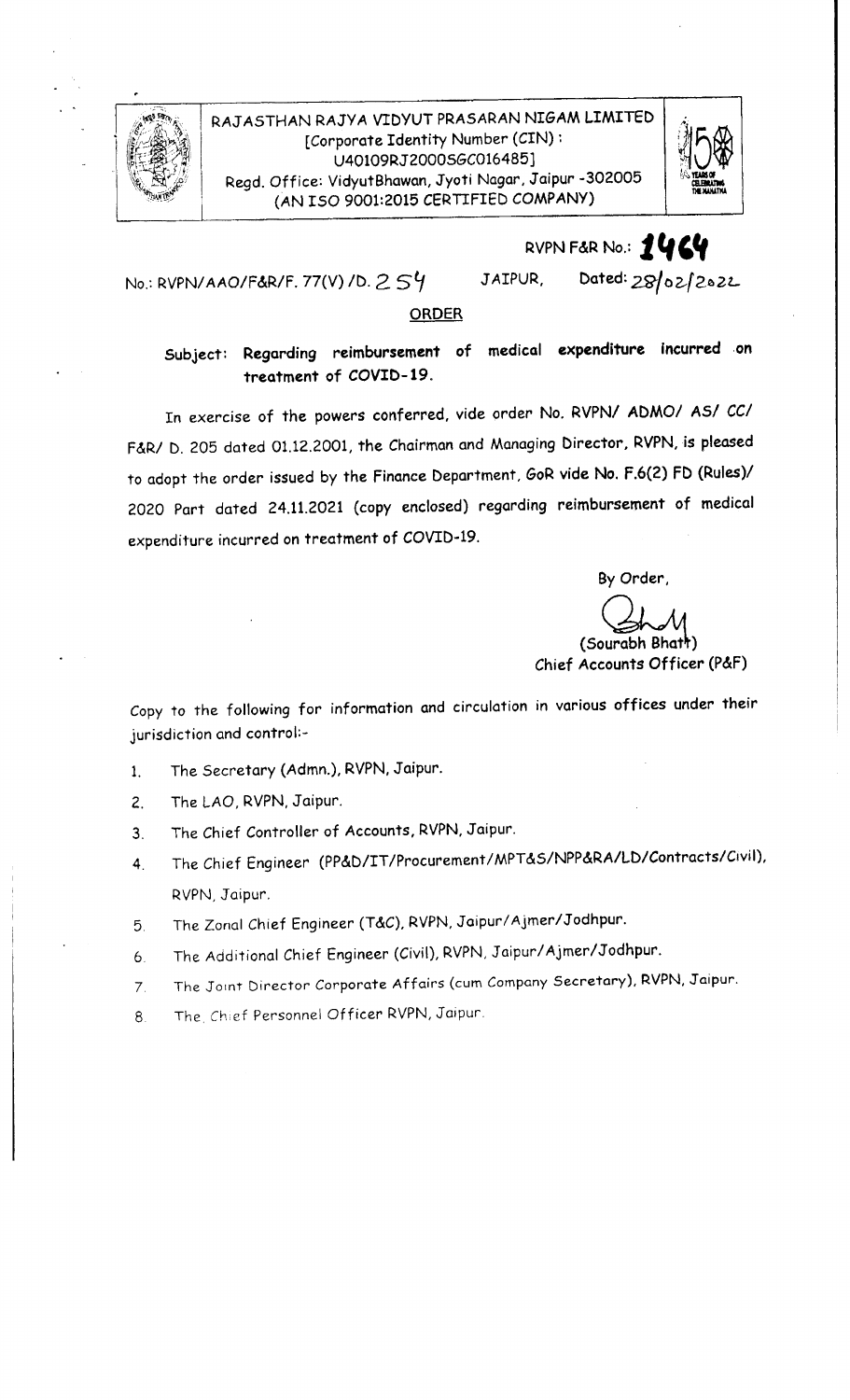- 9. The Controller of Internal Audit, RVPN, Jaipur.
- 10. The Chief Accounts Officer (A/Cs & W&M/P&C/PP&D/P&f-Cont./EA-Cash), RVPN, Jaipur.
- 11. The RCAO, RVPN, Jaipur/Ajmer/Jodhpur Zone, RVPN, Jaipur/Ajmer/Jodhpur.
- 12. The Joint Legal Remembrancer, RVPN, Jaipur.
- 13. The Joint Director Personnel, RVPN, Jaipur.
- 14. The Superintending Engineer (State Steven, Jaipur.
- 15. The Incharge, Data Centre, RVPN, Chambal GSS, Hawa Sarak, Jaipur.
- 16. The Dy. Controller of Accounts (P&F), RVPN, Jaipur.
- 17. The Sr. Accounts Officer ( ), RVPN, Jaipur.
- 18. The Accounts Officer ( ), RVPN, Jaipur.
- 19. The PRO, RVPN, Jaipur.
- 20. PS to CMD, RVPN, Jaipur.
- 21. PS to Director (Finance/Technical/Operations), RVPN, Jaipur.
- 22. Office Order/Master File.

#### (Arushi Kumawat) Assistant Accounts Officer I (F&R)

Note: Orders are also available on the Nigam's **website www.energy.rajosthan.gov.in/rvpn**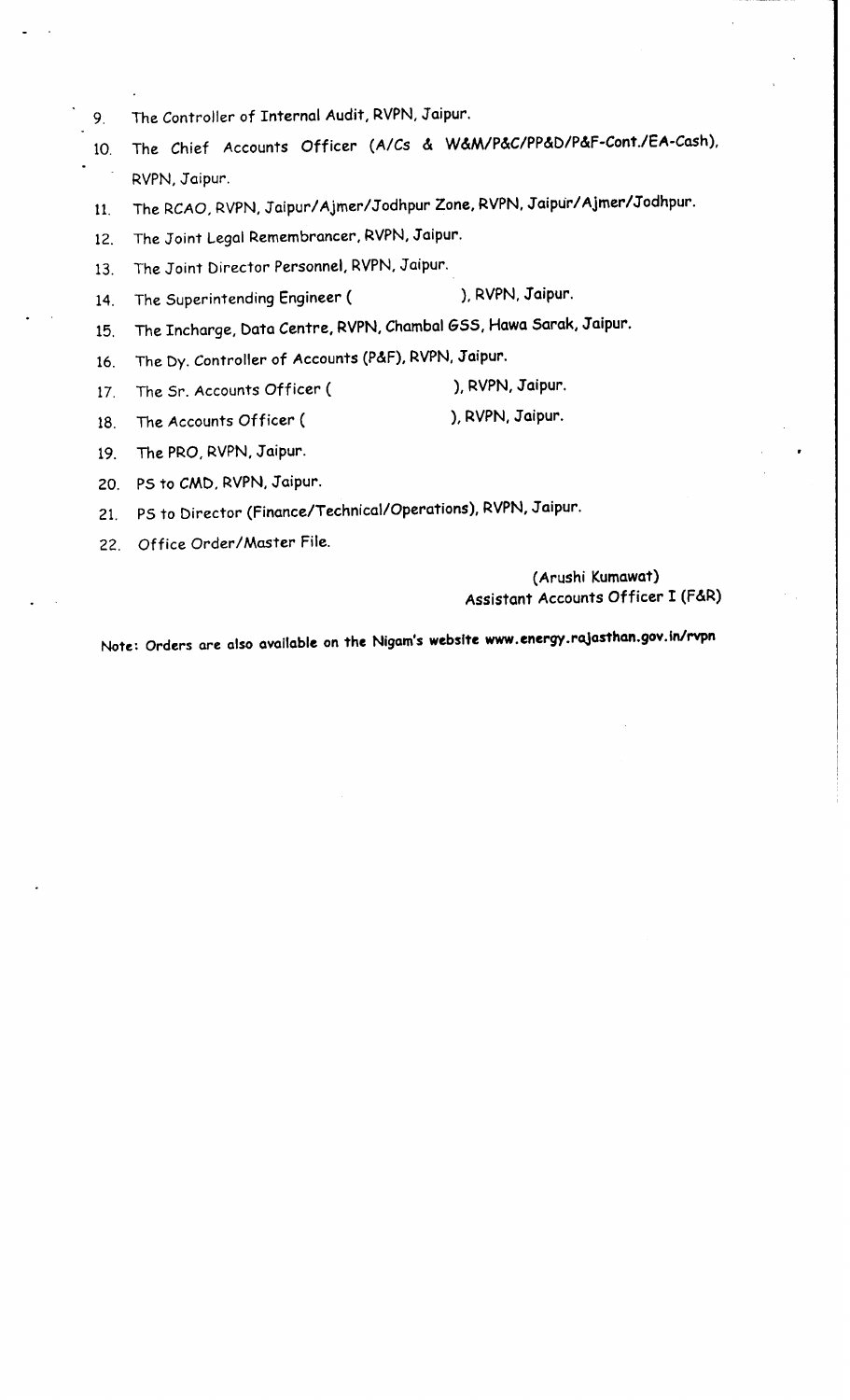### **: AVVNL-Rule-998**



## AIMER VIDYUT VITRAN NIGAM LIMITED

Corporate Identification Number (CIN)-U40109RJ2000SGCO 16482 Regd. Off. Vidyut Bhawan, Panchsheel Nagar, Makarwali Road, Ajmer-305004 Phone: 0145-2644516, Fax: 2644517, E-mail-aaoecr@gmail.com, Website-http://energy.raiasthan.gov.jn/avvnl

**No. A VVNL/CAO(ER&IA)/AAO (Rule)/F. COVlD-19 /00/D.** *l* 111.

Dated **30-03-1012** 

lo�<br>. (.l't.t~•I;""\. \!'it:>otJ:;,; .. (h,

#### **ORDER**

## Sub:-Regarding reimbursement of medical expenditure incurred on treatment of COVID-19.

In exercise of the powers conferred vide order No.AVVNL/ *CAO(R&C)/ AAO(Rule)/* F.15/OO/D.3416 Dated 05.12.2011 (AVVNL-Rule-527), the Managing Director, AVVNL is pleased to adopt the order issued by the Finance Department, GoR vide No. F. 6(2) FD(Rules)/ 2020 Part Jaipur, dated 24.11.2021 ( copy enclosed) regarding reimbursement of medical expenditure incurred on treatment of COVID-19.

By Order,

 $(M.K.$  Jain) **Chief Accounts Officer (ER&IA) A VVNL, Ajmer** 

- Copy to the following for information and circulation in various offices under their jurisdiction and control:-1. The Chief Controller of Accounts, AVVNL, Ajmer.
- 2. The Zonal Chief Engineer (AZ / UZ / JJZ ), AVVNL, Ajmer/Udaipur/JJN.
- 3. The Add. Chief Engineer (HQ/MM/Project/), AVVNL, Ajmer.
- 4. The Chief Accounts Officer (AB&MM/EA-CASH), AVVNL. Ajmer.
- 5. The Secretary (Admn.), AVVNL, Ajmer.
- 6. The Addl. Superintendent of Police (Vig.), AVVNL, Ajmer.
- 7. The Joint Director Personnel, AVVNL, Ajmer.
- 8. The Zonal Sr. Accounts Officer (AZ / UZ / JJZ ), AVVNL, Ajmer/Udaipur/JJN.
- 9. The Sr. Accounts Officer (CPC/MM/ Comml.), AVVNL, Ajmer,
- 10. The Superintending Engineer (Civil /Plan /MM /O&M /M&P /TW /RGGVY/ADC /ACC /vigilance), AVVNL, Ajmer/ Bhilwara/ Nagaur/ Udaipur/ Chittorgarh/ Banswara/Rajsamand/ Jhunjhunu/ Sikar/ Dungarpur/ Pratapgarli
- 11. The Superintending Engineer (IT) AVVNL Ajmer, with the request to upload it at Nigam's website.
- 12.The Company Secretary,AVVNL, Ajmer.
- 13. The Dy. Director of Personnel (HQ), AVVNL, Ajmer,
- 14. The Dy. Director of Personnel (AZ / UZ / JJZ ), AVVNL, Ajmer/Udaipur/ Jhunjhunu.
- 15. The Dy. Secretary (Pension), A VVNL, Ajmer
- 16. The Accounts Officer(O&M/A/cs/ EA/IA/ADC/ACC/REV./VIG./PEN.),AVVNL,Corporate office<br>Ajmer/ Bhilwara/ Nagaur/ Udaipur/ Chittorgarh/ Banswara/ Rajsamand *l* Sikar /JJN/ Pratapgarh / Dungarpur.
- 17.The Asstt. Accounts Officer (Estt/OE&S) AVVNL, Ajmer.
- 18.The Personnel Officer **(O&M),** AVVNL, Ajmer/ Bhilwara/ Nagaur/ Udaipur(Chitforgarh/ Banswara/Rajsamand/ Jhunjhunu/ Sikar/ Dungarpur/ Pratapgarh.
- 19. The Public Relation Officer, AVVNL, Ajmer.
- 20.The P.A. To Managing Director, AVVNL, Ajmer/Jaipur.
- 21. The P.A. To Director (Finance/Technical), AVVNL, Ajmer.

~~-;. **Asstt, Accounts Officer (Rule)** 

0/o CAO (ERB), AVVNL, Ajmer Phone: 0145-2644516, Fax: 2644517, E-mail-aaoecr1@gmail.com, Website-http://energy.rajasthan.gov.in/avvnl Page 163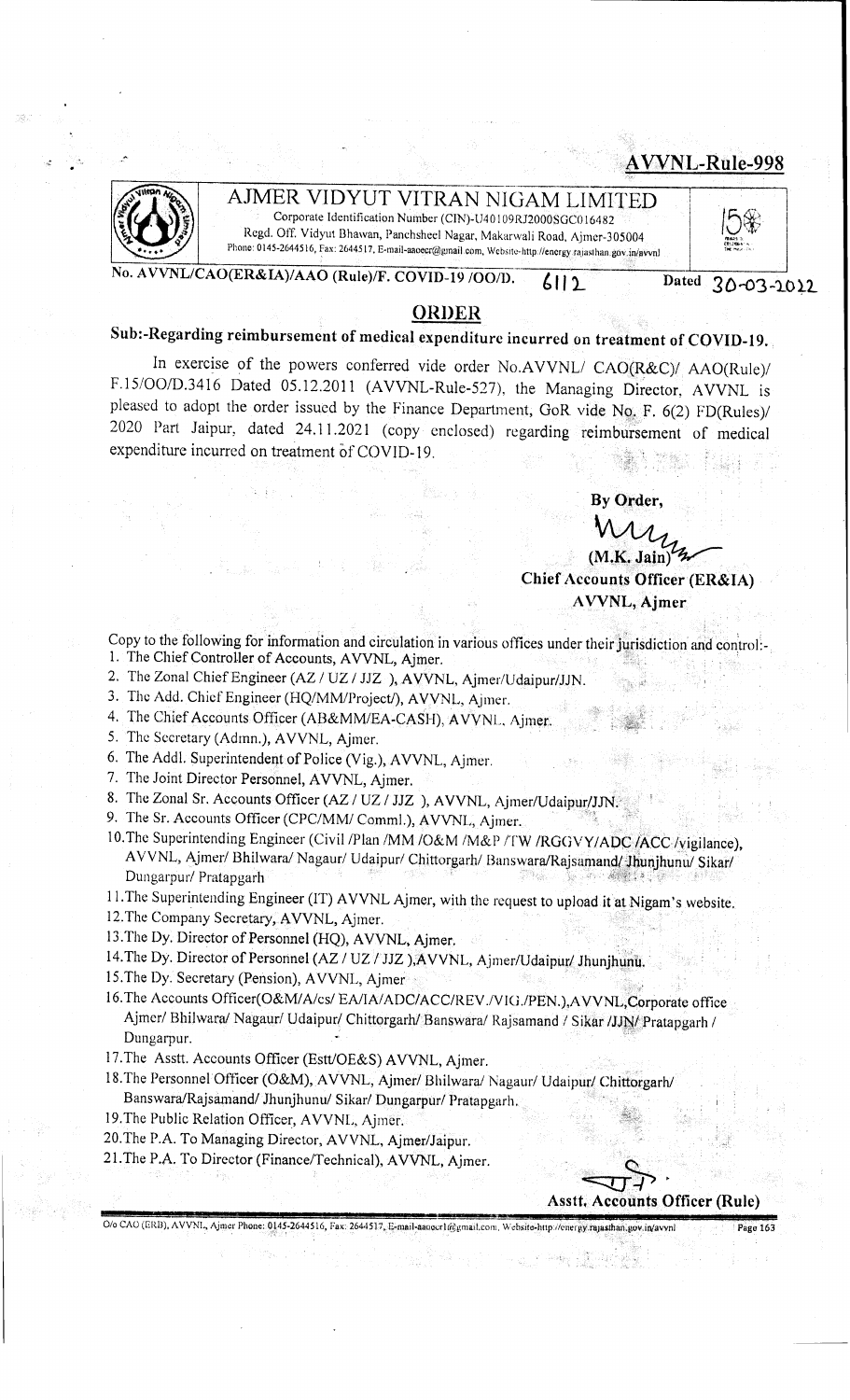AVVNL-RULE-998

#### **राजस्थान सर**कार वित्स विभाग ्रानियम अनुभाग)

कमांक: प.6(2)वित्त(नियम) / 2020 पार्ट

# जयपुर दिनांक: **[2** 4 NOV 2021

백 22일 시 

e Mangelo Ser

#### आवेश

विषयः वित्त विभाग के Clarification क्रमांक प.6(2)वित्त /नियम / 2020 पार्ट- । दिनांक -21-10-2020 के संदर्भ से कोविड-19 के उपचार पर व्यय शशि के पुनर्भरण के संबंध

्चपरोक्त विषयान्तर्गत जारी स्पष्टीकरण दिनांक 21–10–2020 की निरन्तरता में कोष एव लेखा, राजस्थान, जयपुर को पत्र दिनांक 5-11-2020 द्वारा चिकित्सा व्यय राशि के पुनर्भरण के संदर्भ से यह मार्गदर्शन दियाँ गया था कि "*राजस्थान सिविल (चिकित्सा परिचर्या) नियम 2013 के नियम 7* सपठित अपेन्डिक्स ।x एवं x। सुस्पष्ट है, जिसके अनुसार अनुमोदित घिकित्सालय में कोविड–19 का उपचार कराने पर CGHS की दरों का 80% या वास्तविक राशि जो कम हो, पुनर्भरण योग्य है। कोविड–19 के उपचार हेतु CGHS के OM दिनांक 10–7–2020 एवं 20–7–2020 के उपरान्त राज्य सरकार द्वारा जारी अधिसूँचना दिनांक 20–6–2020, 03–09–2020 एवं 14–09–2020 द्वारा निर्धारित पैकेज दरों की 80% राशि या वास्तविक शक्ति जो कम हो राजस्थान सिविल (चिकित्सा परिचया) नियम, 2013 के नियम 7 सपवित अपेन्डिक्स IX एवं XI के अनुसार देय है (क्योंकि इन दरों को CGHS द्वारा अपनी दरें मानना स्वीकार किया गया है)।'

उक्त निर्देशों की निरन्तरता में कोष एवं लेखा, राजस्थान, जयपुर को पत्र दिनांक e-2-2021 द्वारा सूचित किया गया था कि *"चिकित्सा एवं स्वास्थ्य (युप–2) द्वारा दिनांक 03.09.2020 में*<br>*कोविड़–19 के उपचार हेतु जो* Indicative Stay Period 10 दिवस की अधिकृतम सीमा दर्शाई गई है, उसे पे-मैनेजर में 20 दिवस की अधिकतम सीमा का प्रावधान रखे जाने की सहमति प्रदान की जाती

वित्त विभाग को गैर अनुमोदित चिकित्सालयों में कोविड- 19 के उपचार कराने पर अनुमोदित चिकित्सालयों की भांति पुनर्भरण हेतु शिथिलन के प्रस्ताव प्राप्त ही रहे हैं। इस संबंध में राजस्थान रियिल सेवा (चिकित्सा परिचर्या) नियम, 2013 के नियम 11 में स्पष्ट प्रावधान है कि अति आवश्यक परिस्थितियों में राज्य के भीतर और बाहर अन्तरंग रोगी के रूप में उपचार कराने पर चिकित्सा व्यय राशि का पुनर्भरण अपेन्डिक्स IX एवं XIII के अनुसार देय होगा जिसके अनुसार 50% दवाइयों हेतु और अन्य मदों में निश्चित प्रतिशत पर ही पुनर्भरण निर्धारित है।

इस संबंध में यह भी स्पष्ट किया जाता है कि दिनांक 16-7-2021 से राजस्थान सिविल सेवा (चिकित्सा परिचर्या) नियम, 2013 के संशोधन की अधिसूचना के उपशन्त RGHS के अनुरूप पुनर्भरण तेय हैं तथा दिनांक 1–7–2021 से RGHS के अन्तर्गत इन्डोर कैशलेस मेडिकल सुविधा प्रारम्भ की

अतः उपरोक्त परिप्रेक्ष्य में राजस्थान सिविल लेवा (चिकित्सा परिचर्या) नियम, 2013 के नियम 20 में प्रदत्त शक्तियों का प्रयोग करते हुए राजस्थान सिविल सेवा (चिकित्सा परिचया) नियम, 2013 के नियम 11 में पुनर्भरण की सीमा निर्धारित होते हुए भी राज्य कर्मचारियों की कठिनाइयों को दृष्टिगत रखते हुए कोविड-19 से संक्रमित अधिकारियों कर्मचारियों द्वारा गैर अनुमोदित चिकित्सालय में उपचार कराने पर कोविड़-19 के संकृमण को विशिष्ट परिस्थिति मानते हुए अनुमोदित चिकित्सालयों में कराये गये उपचार की भांति ही चिकित्सा व्यय का पुनर्भरण वित्त विभाग के स्पष्टीकरण दिनाक 21-10-2020 एवं निर्देशक, कोष-एवं लेखा को उपरोक्त संदर्भित पत्र दिनांक 5-11-2020 एवं 9–2–2021 के अनुसार किया जायेगा।